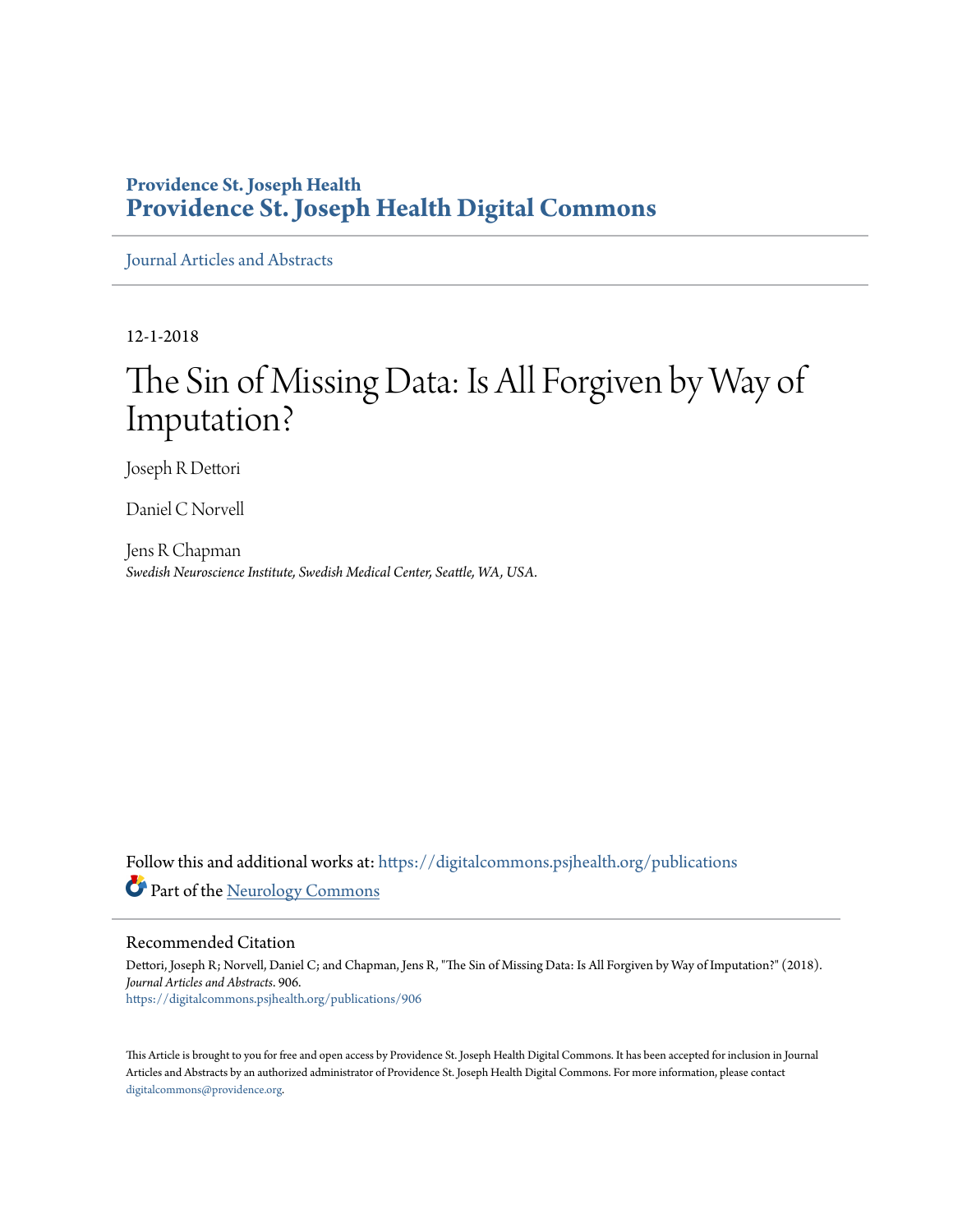## The Sin of Missing Data: Is All Forgiven by Way of Imputation?

Global Spine Journal 2018, Vol. 8(8) 892-894 ª The Author(s) 2018 Article reuse guidelines: [sagepub.com/journals-permissions](https://sagepub.com/journals-permissions) [DOI: 10.1177/2192568218811922](https://doi.org/10.1177/2192568218811922) [journals.sagepub.com/home/gsj](http://journals.sagepub.com/home/gsj)



## Joseph R. Dettori, PhD<sup>I</sup>, Daniel C. Norvell, PhD<sup>I</sup>, and Jens R. Chapman,  $MD<sup>2</sup>$

... in this world nothing can be said to be certain, except death and taxes.

—Benjamin Franklin

In clinical research, nothing can be said to be certain, except measurement error and *missing data*.

—various clinical researchers

Missing data can seriously compromise inferences from clinical research studies. While great effort should be undertaken to limit the likelihood of missing data through careful study design and conduct, it is inevitable that some values for various reasons will be missing. Missing data are problematic for the data analyst because most statistical procedures require a value for each variable. Therefore, when a dataset is not complete, the analyst needs to decide on how to best deal with the data.

The most common method used for handling missing data is complete case analysis. In complete case analysis, one analyzes only the cases with complete data. Individuals with missing data on any of the included variables are dropped from the analysis. The advantages of this method are its simplicity, its ease of use, and that it is the default for most statistical programs. However, it has its disadvantages, which include lower sample size leading to reduced study power, and potentially biased results, depending on the reason for the missing data. One alternative method for handling missing data is to substitute each missing value with a reasonable guess, and then carry out the analysis as if there were no missing values. This method is termed imputation and is the subject of this article.

## Single and Multiple Imputation

#### Single Imputation

In single imputation, a replacement value is determined by a certain rule. There are many forms of single imputation. Some common examples include the following:

- $\bullet$  Last observation carried forward. In this form of simple imputation, a participant's missing values are replaced by the study participant's last observed value.
- $\bullet$  Worst observation carried forward. This form of simple imputation provides a conservative estimate by replacing the participant's missing values with the worst observed value.
- $\bullet$  Simple mean imputation. Missing values are replaced with the mean of the nonmissing values for that variable.

In general, single imputation methods are not recommended as they depend on assumptions that are often unrealistic and frequently result in an underestimation of the variability and a spuriously low  $P$  value.<sup>1,2</sup>

#### Multiple Imputation

Multiple imputation is a statistical technique that narrows the uncertainty around missing values by calculating several different options or imputations. It is characterized by 3 steps.

- Step 1. Create multiple copies of the dataset where the missing values are replaced by imputed values. The imputed values are derived statistically from the observed data, those values not missing. Each imputed dataset is different.
- Step 2. Analyze each of the completed imputed datasets. This step results in a separate result for each dataset.

Step 3. Pool the results from step 2 into a final result.

<sup>1</sup> Spectrum Research, Inc, Steilacoom, WA, USA

#### Corresponding Author:

Joseph R. Dettori, Spectrum Research, Inc, Box 88998, Steilacoom, WA 98388, USA.

Email: joe@specri.com



Creative Commons Non Commercial No Derivs CC BY-NC-ND: This article is distributed under the terms of the Creative Commons Attribution-Non Commercial-NoDerivs 4.0 License ([http://www.creativecommons.org/licenses/by-nc-nd/4.0/\)](http://www.creativecommons.org/licenses/by-nc-nd/4.0/) which permits non-commercial use, reproduction and distribution of the work as published without adaptation or alteration, without further permission provided the original work is attributed as specified on the SAGE and Open Access pages [\(https://us.sagepub.com/en-us/nam/open-access-at-sage](https://us.sagepub.com/en-us/nam/open-access-at-sage)).

 $2$  Swedish Neuroscience Institute, Swedish Medical Center, Seattle, WA, USA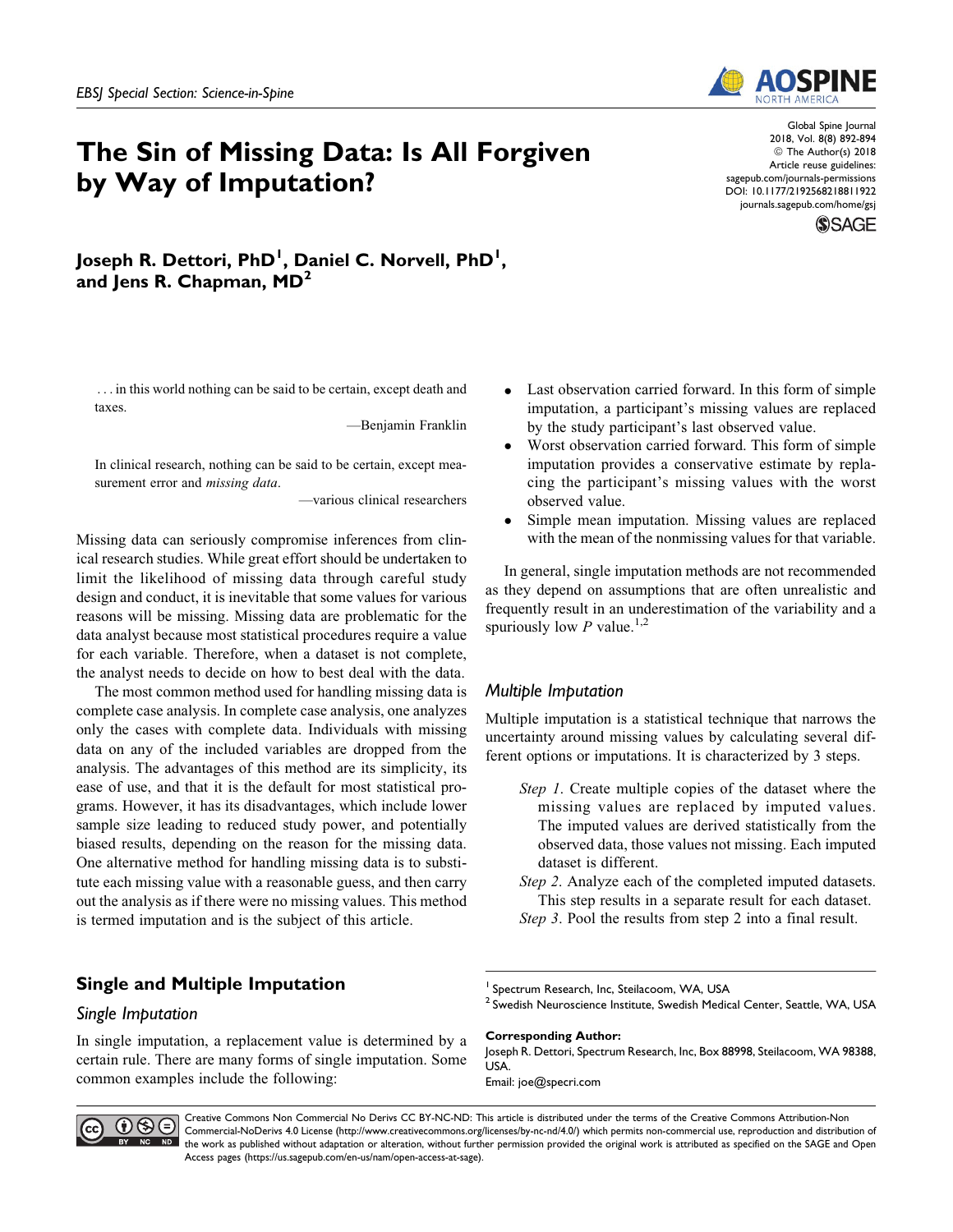

Figure 1. Annual number of citations in PubMed with "multiple imputation" in the title or abstract over a 10-year period.

The use of multiple imputation in the medical literature has become more popular of late, in part because it is readily available in standard statistical software. A search on the term in PubMed from 2008 through 2017 reveals a steady increase in the number of citations from 76 in 2008 to 310 in 2017 (Figure 1). But is multiple imputation the solution for missing data? The short answer is, "it depends on the reason why the data are missing."

#### Missing Data Mechanisms

Missing data can be placed into 1 of 3 categories based on the process that generated the missing data, which is called the missing data mechanism. These categories are important to understand because the problems caused by missing data and the solutions to these problems are different for the 3 categories. Comprehending the differences among the categories is complicated by the fact that 2 of these mechanisms have confusing names: missing completely at random (MCAR) and missing at random (MAR).

#### Missing Completely at Random

Data is said to be MCAR if the missing data value is unrelated to any observed or missing data. In this case, the tendency for the data point to be missing is completely random. In other words, there is no systematic reason that makes some data more likely to be missing than others. For example, missing data as a result of a laboratory technician dropping a blood sample, or data missing from surveys lost in the mail likely occur randomly. This assumption can be tested by separating the missing and the complete cases and examine the group characteristics. If characteristics are not similar for both groups, the MCAR assumption does not hold. Unfortunately, most missing data are not MCAR.



Figure 2. Flowchart to determine when multiple imputation should be used for missing data in clinical research studies. Figure adapted from Jakobsen et al.<sup>2</sup>

#### Missing at Random

Data is considered MAR if the reason for the missing data is unrelated to the missing values but are related to some of the observed data. The tendency for the data point to be missing under this assumption is systematically associated with the observed data, but not the missing data. For example, if men are more likely to correctly report weight than women, the weight variable is considered MAR.

#### Missing Not at Random

In data missing not at random (MNAR), missing values do depend on unobserved values. Examples include people who are overweight and, as a result, less likely to report their weight, or patients with more comorbidities who tend to drop out of a study more readily than those with less comorbidities.